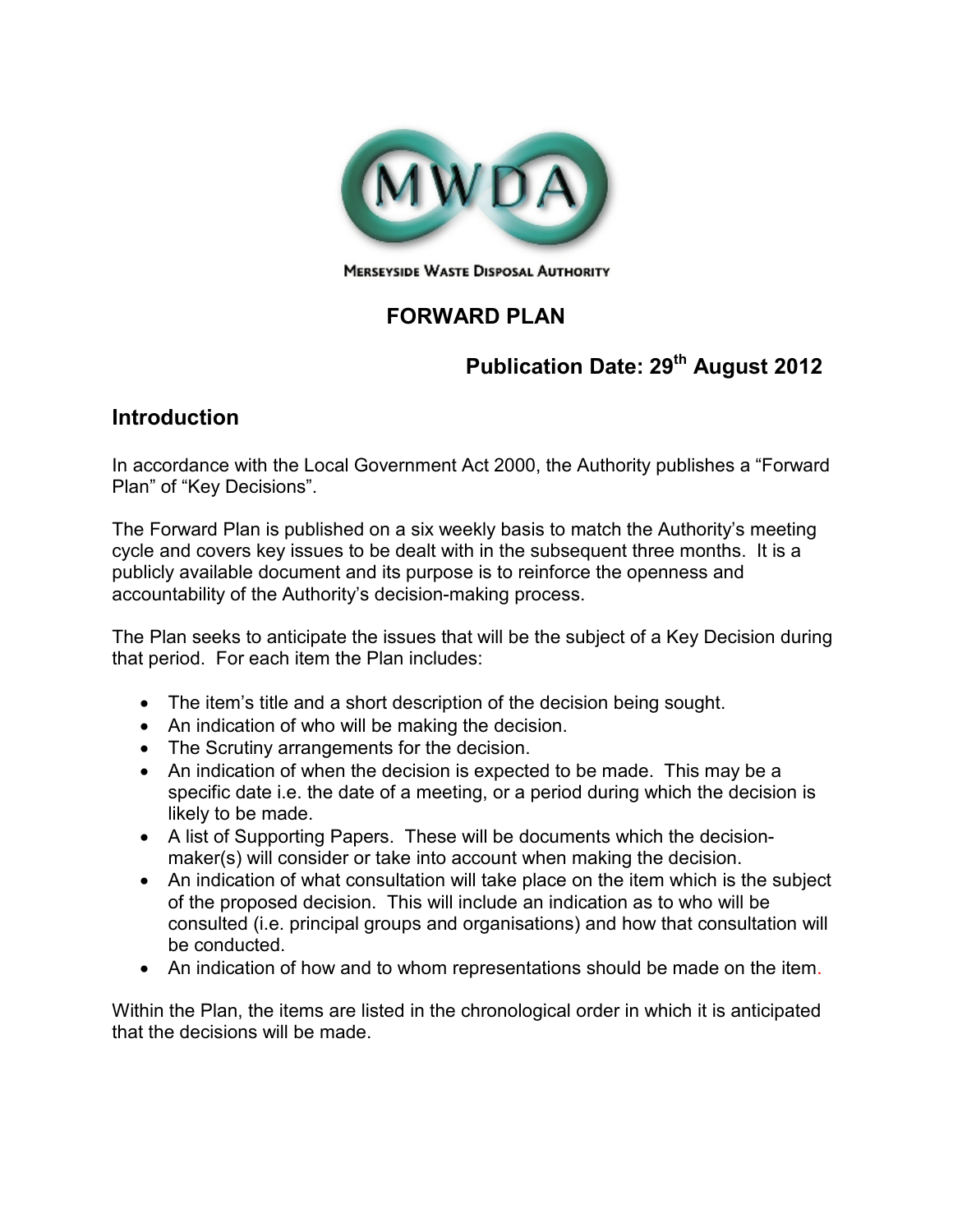The decision in respect of each key decision is recorded in the minutes for the relevant meeting which are approved at the subsequent meeting of the Authority and are open for inspection at the Authority Offices and on the Authority's web site.

## **Definition of a Key Decision**

The definition of a Key Decision is set out in the Authority's Constitution. It is as follows:-

*A key decision is an executive decision:-* 

- *1. incurring expenditure or making savings in excess of £250,000, unless the specific expenditure or saving has previously been agreed by the Authority, or*
- *2. Is, in the view of the Chief Executive, in consultation with the lead Member significant in terms of its effects on communities living or working in Merseyside*

*A decision will be considered financially significant if:-* 

- *a) in the case of revenue expenditure, it results in incurring expenditure or making savings of £250,000 or greater;*
- *b) in the case of capital expenditure, the capital expenditure/savings are in excess of £1 Million.*

*unless the specific expenditure or savings have previously been agreed by the Authority or have been taken in line with the Authority's Financial Management Policy.* 

In determining whether a decision is significant in terms of its effect on *communities, the Chief Executive and lead Member will give consideration to:-* 

- *a) the number of residents/service users/District Council areas that will be affected;*
- *b) whether the impact is short term, long term or permanent;*
- *c) the impact on the community in terms of the economic, social and environmental well-being.*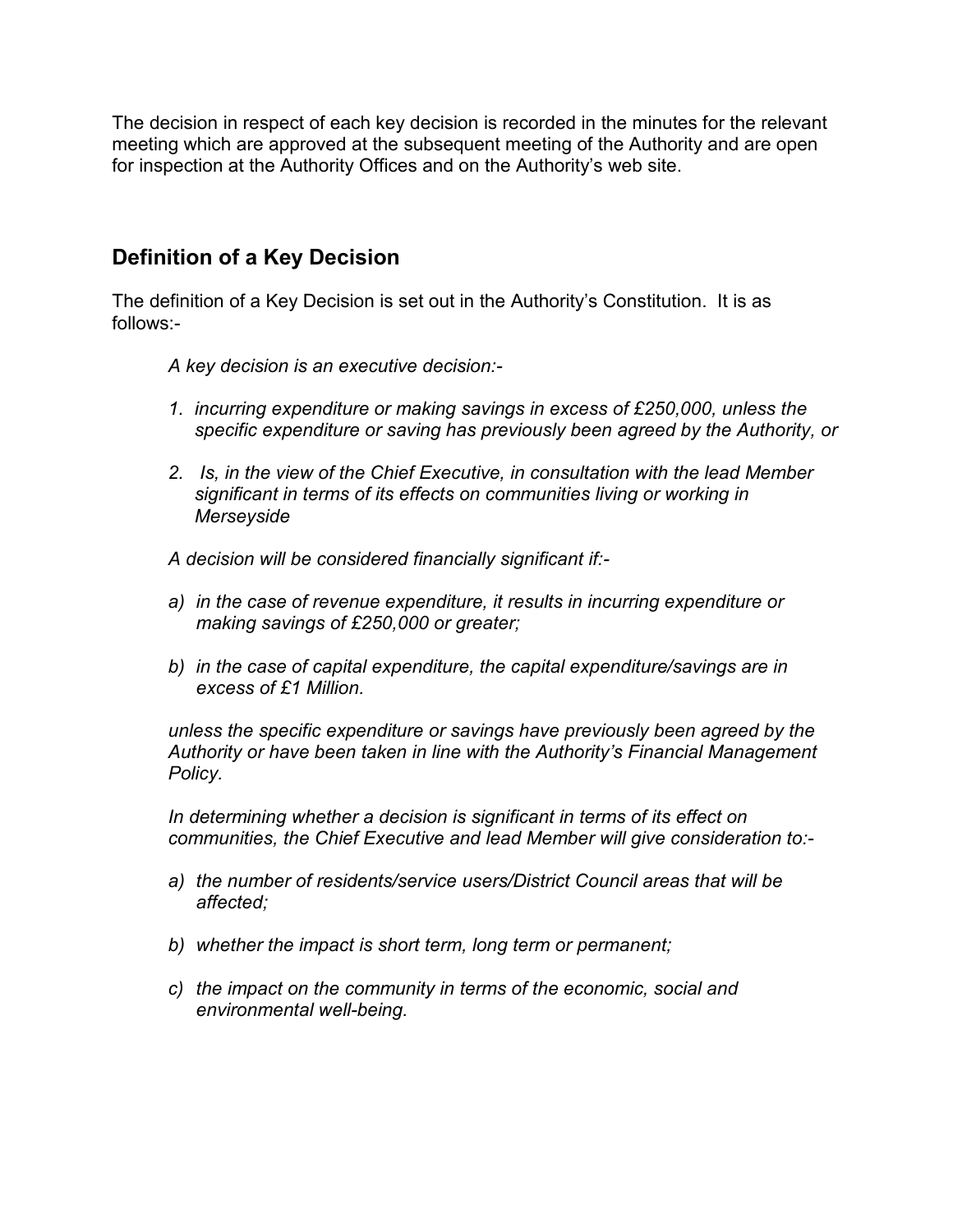## **Decision-Makers**

Key Decisions will be made by the Authority or its committees where relevant powers have been delegated. A report will be submitted to the relevant meeting on each key decision, and Members will also consider, where necessary, any report which has been 'called-in' under the Authority's scrutiny arrangements.

## **Consultation**

The Chief Executive, in taking decisions under delegated powers, will consult with the relevant Authority Members and other key stakeholders, in accordance with those identified in the Forward Plan.

## **Authority Meetings**

The Authority will meet formally approximately every six weeks. Meeting dates are published on the web site www.merseysidewda.gov.uk. Each Authority meeting will be in two parts. The first part of the meeting will consider the Key Decisions contained in the Forward Plan, and any other matters determined by the Chairman. The second part of the meeting will be made available for any scrutiny discussions.

The current schedule of meetings is as follows:

21<sup>st</sup> September 2012 23<sup>rd</sup> November 2012 1<sup>st</sup> February 2013 (Budget and ordinary meeting)  $19<sup>th</sup>$  April 2013

## **Scrutiny Arrangements**

Two Members of the Authority may request that the Chairman place a delegated decision matter on the Agenda of an Authority regular meeting as a 'scrutiny item'.

## **Information Reports**

The Authority will periodically publish information reports about its Policies, Strategies and Performance on the web site www.merseysidewda.gov.uk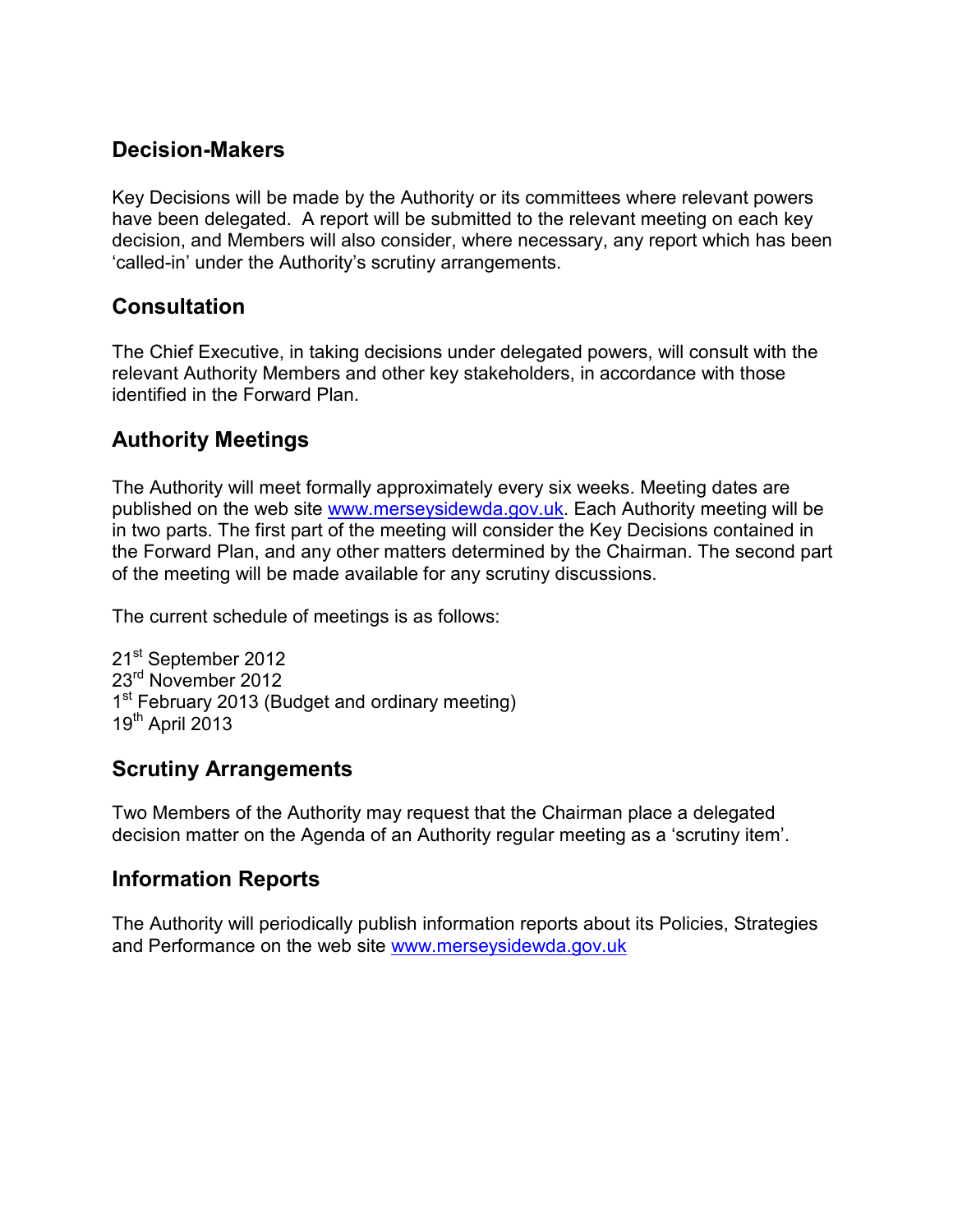# **Contacts**

If you have any queries or comments regarding the contents or format of this document please direct them to Mandy Valentine (Clerk to the Authority) on 0151-255-1444 or by e-mail at <u>enquiries@merseysidewda.gov.uk</u>

| <b>COUNCILLOR</b>                         | <b>Portfolio Area</b>                                                                                                                                                                                                                                                                                                                                                                                                                                                                                                              | <b>Address and Contact Details</b>                                                                                                           |
|-------------------------------------------|------------------------------------------------------------------------------------------------------------------------------------------------------------------------------------------------------------------------------------------------------------------------------------------------------------------------------------------------------------------------------------------------------------------------------------------------------------------------------------------------------------------------------------|----------------------------------------------------------------------------------------------------------------------------------------------|
|                                           |                                                                                                                                                                                                                                                                                                                                                                                                                                                                                                                                    |                                                                                                                                              |
| J De Asha<br>(Chairperson)<br>(St Helens) | Scrutiny<br>$\bullet$<br><b>Public Consultation</b><br><b>Procurement Portfolio</b><br>$\bullet$<br><b>Mersey Waste Holdings</b><br>$\bullet$<br><b>Ltd Board</b><br>North West Local<br>$\bullet$<br>Authorities' Employers'<br>Organisation<br>Strategy and<br>$\bullet$<br><b>Development Portfolio</b><br><b>Chief Executive's</b><br>$\bullet$<br><b>Appraisal Panel</b><br><b>Audit and Governance</b><br>$\bullet$<br>Committee<br>Community Fund 3-<br>$\bullet$<br><b>Assessment Panel</b><br><b>Contract Procurement</b> | 628 Warrington Road<br>Rainhill<br>Prescot<br><b>L35 ONS</b><br>Tel: 01744 678 980<br>Email:<br>clirde'asha@sthelens.gov.uk                  |
| G Morgan<br>(Deputy Chair)<br>(Knowsley)  | Scrutiny<br>$\bullet$<br><b>Public Consultation</b><br><b>Appeals Committee</b><br>Audit & Governance<br>$\bullet$<br>Committee<br><b>Chief Executive's</b><br>$\bullet$<br><b>Appraisal Panel</b><br>Community Fund 3-<br>$\bullet$<br><b>Assessment Panel</b>                                                                                                                                                                                                                                                                    | 24 Malvern Avenue<br>Huyton<br>Knowsley<br><b>L14 6TS</b><br>Tel: 0151 489 5292<br>Email:<br>graham.morgan@knowsley.gov.<br>$\underline{uk}$ |

#### **AUTHORITY MEMBERSHIP 2012/2013**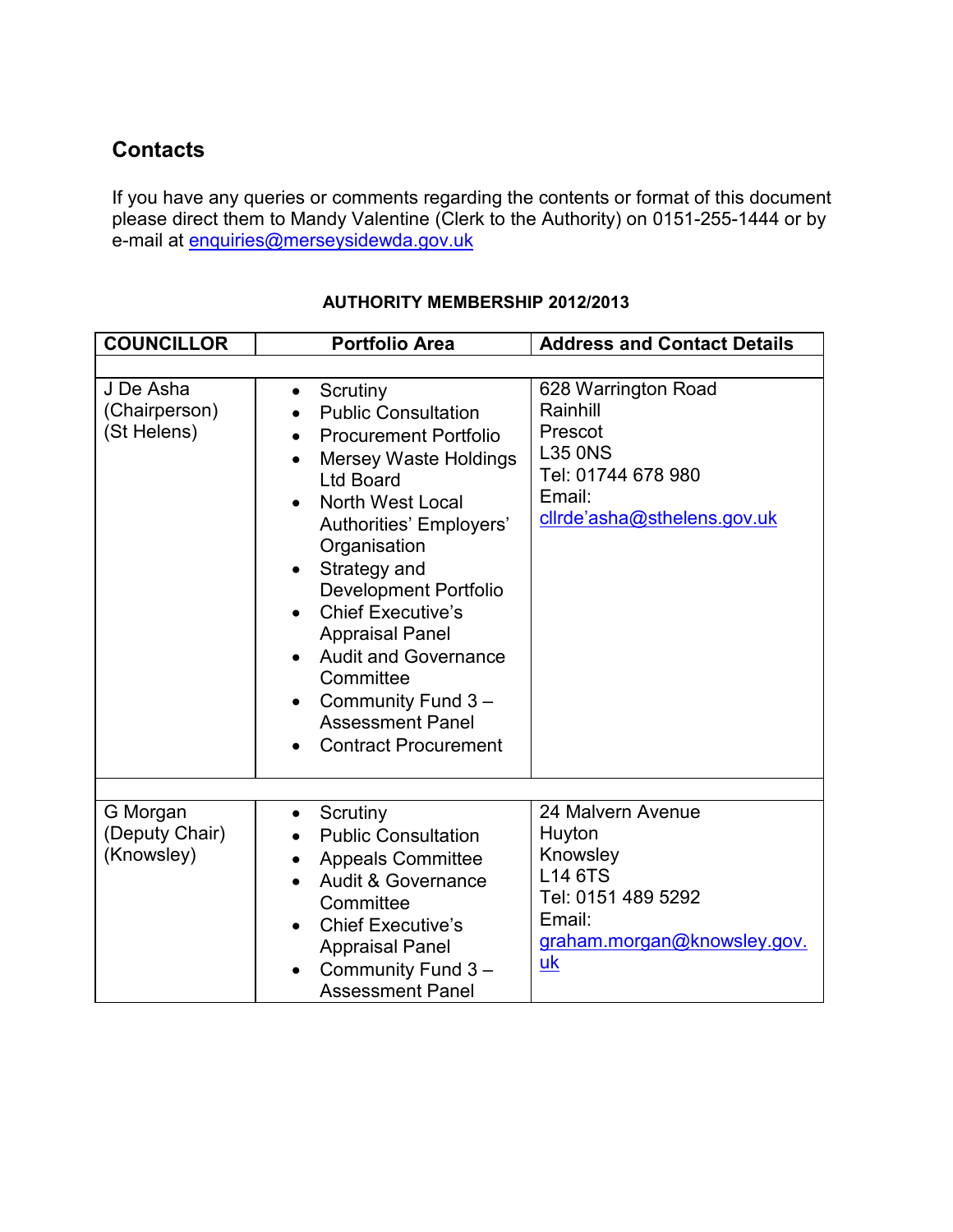| S Williams<br>(Wirral)       | Scrutiny<br>$\bullet$<br><b>Public Consultation</b><br><b>Bidston Methane Ltd</b><br><b>Board</b>                                                                                                                         | 34 Beech Avenue<br>Saughall Massie<br>Upton<br>Wirral<br><b>CH49 4NJ</b><br>Tel: 0151 677 8848<br>Email:<br>stevewilliams@wirral.gov.uk |
|------------------------------|---------------------------------------------------------------------------------------------------------------------------------------------------------------------------------------------------------------------------|-----------------------------------------------------------------------------------------------------------------------------------------|
| <b>K</b> Cluskey<br>(Sefton) | <b>Procurement Portfolio</b><br>Scrutiny<br><b>Public Consultation</b>                                                                                                                                                    | 39 Kent Avenue<br>Litherland<br>Liverpool<br><b>L217QJ</b><br>Tel: 0151 920 3704<br>Email:<br>kevin.cluskey@sefton.gov.uk               |
| T Concepcion<br>(Liverpool)  | Scrutiny<br>$\bullet$<br><b>Public Consultation</b><br><b>Operations Portfolio</b><br>Contract<br>Procurement<br><b>Chief Executive's</b><br><b>Appraisal Panel</b><br><b>Appeals Committee</b><br>٠<br><b>MWHL Board</b> | 24 Woodbourne Road<br>Liverpool<br><b>L14 2DA</b><br>Tel: 078742 16868<br>Email:<br>tony.concepcion@liverpool.gov.uk                    |
| S Munby<br>(Liverpool)       | Scrutiny<br>$\bullet$<br><b>Public Consultation</b>                                                                                                                                                                       | Flat 2<br>11 Devonshire Road<br>Liverpool<br><b>L8 3TX</b><br>Tel: 0151 225 2366<br>Email:<br>Stephen.munby@liverpool.gov.uk            |
| R Oglethorpe<br>(Liverpool)  | Scrutiny<br><b>Public Consultation</b>                                                                                                                                                                                    | 18 Desford Road<br>Liverpool<br>L193 <sup>rd</sup><br>Tel: 0151 427 3070<br>Email:<br>Richard.oglethorpe@liverpool.gov.u<br>k           |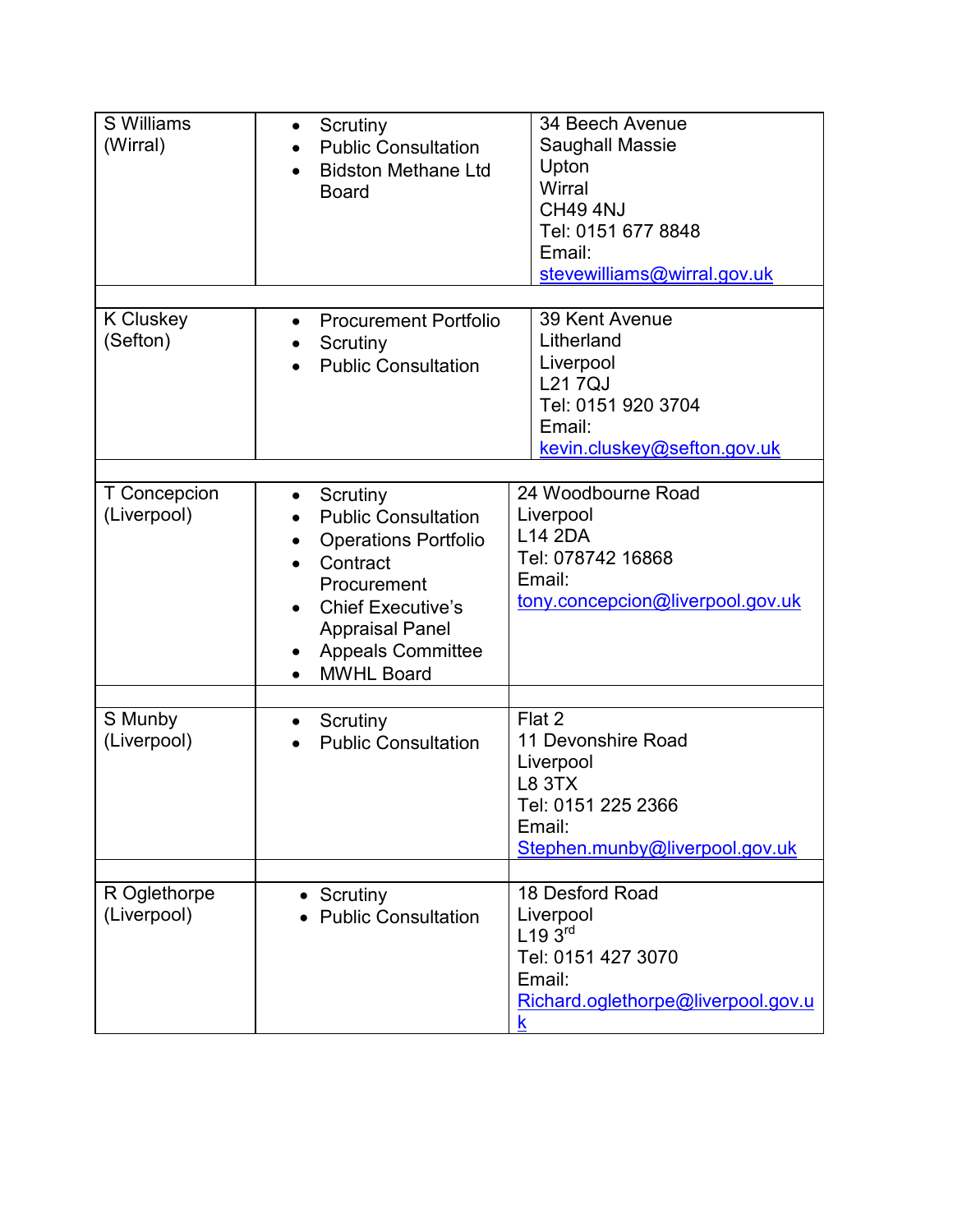| P Hardy<br>(Sefton)    | Scrutiny<br><b>Public Consultation</b><br>Contract<br>Procurement<br><b>Chief Executive's</b><br><b>Appraisal Panel</b><br>Audit and<br>Governance<br>Committee<br>Community Fund 3-<br>$\bullet$<br><b>Assessment Panel</b> | 6 Oxford Drive<br>Liverpool<br><b>L22 7RZ</b><br>Tel: 0151 934 3361<br>Email:<br>patricia.hardy@councillors.sefton.g<br>ov.uk                    |
|------------------------|------------------------------------------------------------------------------------------------------------------------------------------------------------------------------------------------------------------------------|--------------------------------------------------------------------------------------------------------------------------------------------------|
| I Williams<br>(Wirral) | Scrutiny<br><b>Public Consultation</b><br><b>Bidston Methane Ltd</b><br><b>Board</b><br><b>Appeals Committee</b><br>Community Fund 3-<br><b>Assessment Panel</b>                                                             | 49 Parkhill Road<br>Prenton<br><b>Birkenhead</b><br>Wirral<br><b>CH42 9JD</b><br>Tel: 0151 608 7806<br>Email: <i>irenewilliams@wirral.gov.uk</i> |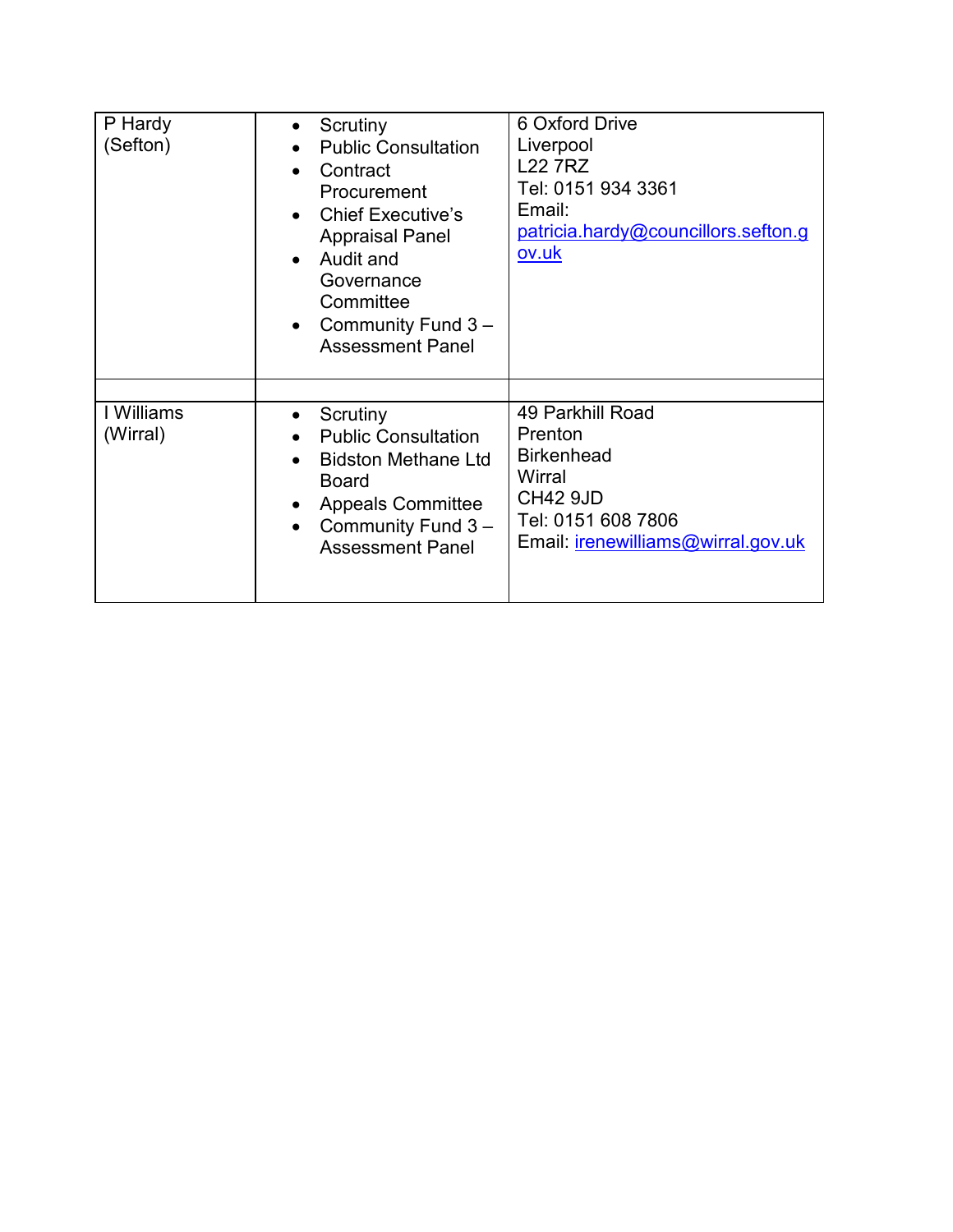| <b>Carl Beer</b>       | Various delegated matters | 6th Floor, North House               |
|------------------------|---------------------------|--------------------------------------|
| <b>Chief Executive</b> |                           | 17 North John Street                 |
|                        |                           | Liverpool L2 5QY                     |
|                        |                           | Tel: 0151 255 1444                   |
|                        |                           | Email:                               |
|                        |                           | carlbeer@merseysidewda.gov.uk        |
|                        |                           |                                      |
| <b>Peter Williams</b>  | Various delegated matters | 6 <sup>th</sup> Floor, North House   |
| Treasurer              |                           | 17 North John Street                 |
|                        |                           | Liverpool L2 5QY                     |
|                        |                           | Tel: 0151 255 1444                   |
|                        |                           | Email:                               |
|                        |                           | Peter.williams@merseysidewda.gov.uk  |
|                        |                           |                                      |
|                        |                           |                                      |
| <b>Mandy Valentine</b> | Various delegated matters | 6th Floor, North House               |
| Clerk to the           |                           | 17 North John Street                 |
| Authority              |                           | Liverpool L2 5QY                     |
|                        |                           | Tel: 0151 255 1444                   |
|                        |                           | Email:                               |
|                        |                           | mandy.valentine@merseysidewda.gov.uk |
|                        |                           |                                      |
| <b>Neil Ferris</b>     | Various delegated matters | 6th Floor, North House               |
| Monitoring             |                           | 17 North John Street                 |
| Officer                |                           | Liverpool L2 5QY                     |
|                        |                           | Tel: 0151 255 1444                   |
|                        |                           | Email:                               |
|                        |                           | neil.ferris@merseysidewda.gov.uk     |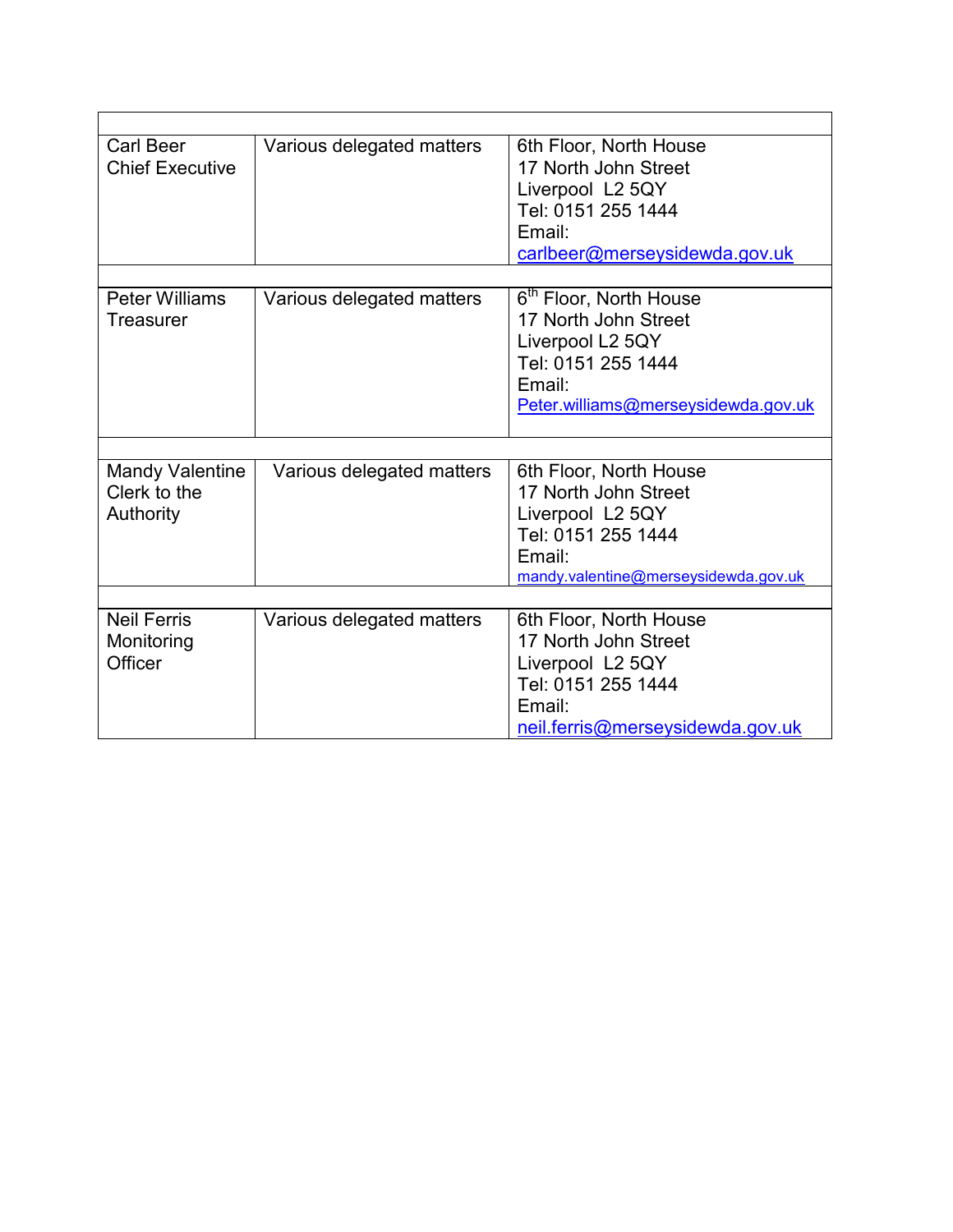#### **CONTENTS**

| <b>Item</b>                                                      | Ref No. | <b>Portfolio Area</b>       | <b>Decision Date</b> | <b>Lead Officer</b> |
|------------------------------------------------------------------|---------|-----------------------------|----------------------|---------------------|
| Quarterly Performance Report<br>Q1                               | K25-12  | Strategy and<br>Development | 21/09/2012           | A Valentine         |
| Amendment of the "Top Up"<br><b>Landfill Contract</b>            | K26-12  | Operational                 | 21/09/2012           | N Ferris            |
| <b>Authority Appointments</b>                                    | K27-12  | Corporate<br>Governance     | 21/09/2012           | A Valentine         |
| Statement of Accounts and Letter<br>of Management Representation | K30-12  | Finance                     | 21/09/2012           | P Williams          |
| <b>External Auditor Report</b>                                   | K31-12  | Finance                     | 21/09/2012           | P Williams          |
| <b>Internal Audit Reports</b>                                    | K32-12  | Finance                     | 21/09/2012           | P Williams          |
| Corporate Plan 2012 - 2015                                       | K28-12  | Governance                  | 23/11/2012           | A Valentine         |
| <b>Quarterly Performance Report</b><br>Q <sub>2</sub>            | K29-12  | Strategy and<br>Development | 01/02/2013           | A Valentine         |
|                                                                  |         |                             |                      |                     |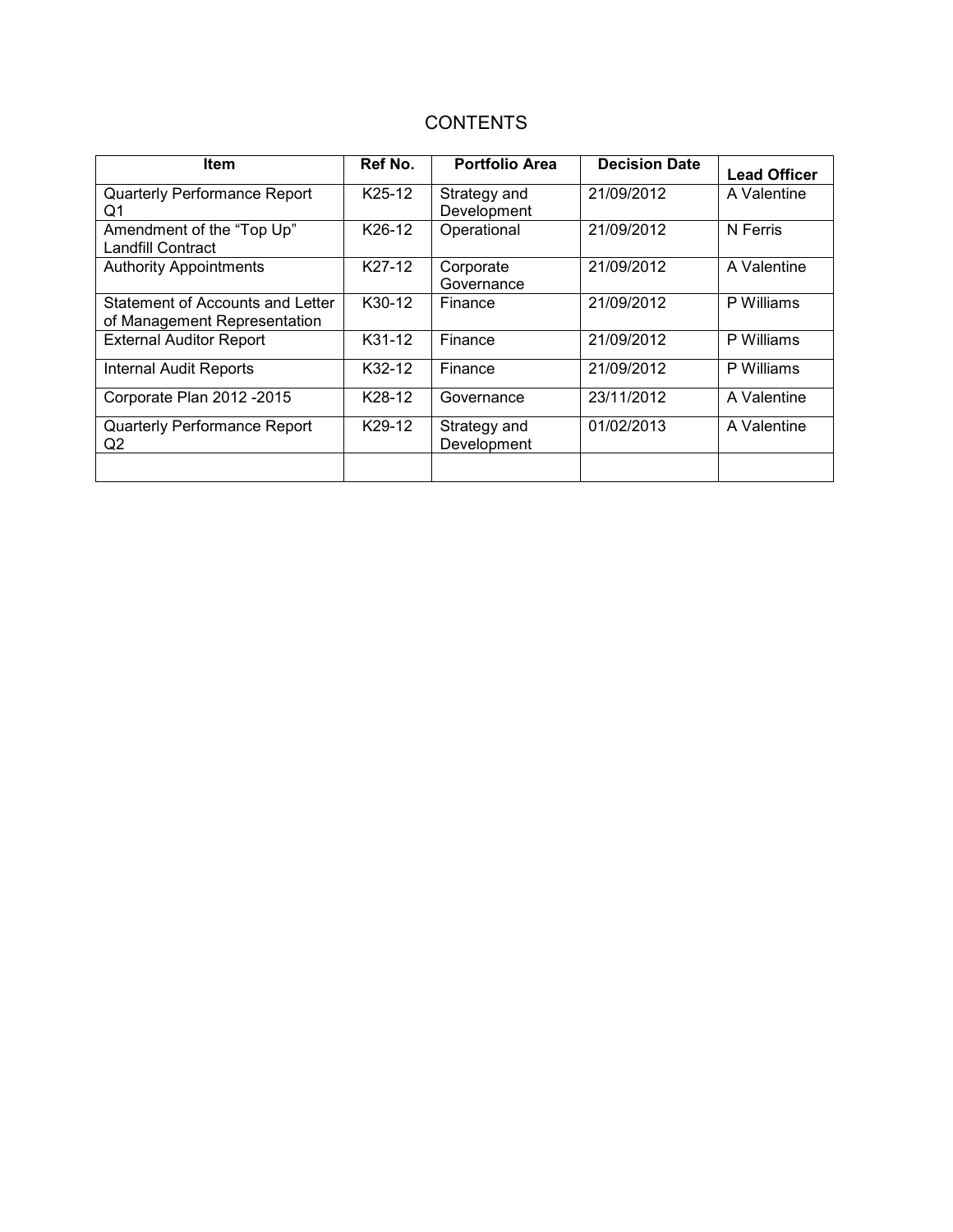| Item for<br>consideration                                       | Performance Report Q1 2012/13                                                                          |                                                                                      |                                |  |  |
|-----------------------------------------------------------------|--------------------------------------------------------------------------------------------------------|--------------------------------------------------------------------------------------|--------------------------------|--|--|
| <b>File Reference</b>                                           | K25-12                                                                                                 |                                                                                      |                                |  |  |
| Is the report likely to<br>be private or public?                | Public                                                                                                 |                                                                                      |                                |  |  |
| <b>Decision Maker</b>                                           | <b>Full Authority</b>                                                                                  |                                                                                      |                                |  |  |
| <b>Key Decision Criteria</b>                                    | <b>Financial</b>                                                                                       | <b>Community</b><br><b>Impact</b>                                                    | Other $-$<br>please<br>specify |  |  |
| <b>Reason for meeting</b><br><b>Key Decision Criteria</b>       | To inform Members of the Authority's performance in<br>relation to the delivery of the Corporate Plan. |                                                                                      |                                |  |  |
| <b>Scrutiny area</b>                                            | <b>Strategy &amp; Development</b>                                                                      |                                                                                      |                                |  |  |
| Date for decision                                               | 21st Sept 2012                                                                                         |                                                                                      |                                |  |  |
| <b>List of Background</b><br><b>Papers for</b><br>consideration |                                                                                                        |                                                                                      |                                |  |  |
| <b>Risk Management</b><br><b>Implications</b>                   | Failure to manage performance risks non-achievement<br>of targets                                      |                                                                                      |                                |  |  |
| <b>Prior consultation</b>                                       |                                                                                                        |                                                                                      |                                |  |  |
| <b>Representations</b>                                          |                                                                                                        | In writing to Mandy Valentine or by email to<br>Mandy.Valentine@merseysidewda.gov.uk |                                |  |  |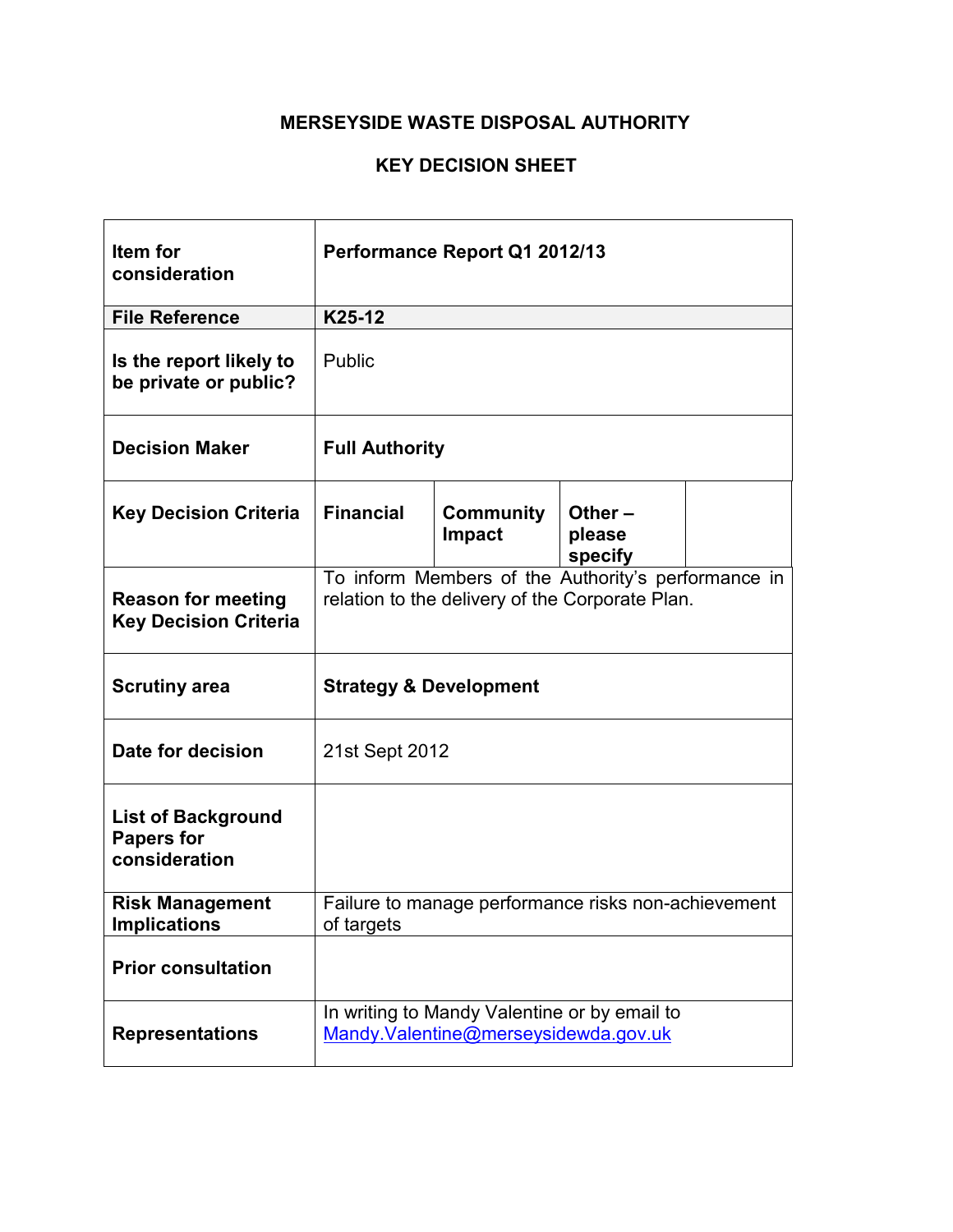#### **KEY DECISION SHEET**

| Item for<br>consideration                                       | Amendment of the "Top Up" Landfill Contract                                                                 |                                                                              |  |  |  |
|-----------------------------------------------------------------|-------------------------------------------------------------------------------------------------------------|------------------------------------------------------------------------------|--|--|--|
| <b>File Reference</b>                                           | K26-12                                                                                                      |                                                                              |  |  |  |
| Is the report likely to<br>be private or public?                | Private                                                                                                     |                                                                              |  |  |  |
| <b>Decision Maker</b>                                           | <b>Full Authority</b>                                                                                       |                                                                              |  |  |  |
| <b>Key Decision Criteria</b>                                    | <b>Financial</b><br>Community<br>Other-<br><b>Impact</b><br>please<br>Υ<br>specify<br>N                     |                                                                              |  |  |  |
| <b>Reason for meeting</b><br><b>Key Decision Criteria</b>       | Proposed Amendments have the potential to reduce<br>risk within the Top up Contract for MWDA.               |                                                                              |  |  |  |
| <b>Scrutiny area</b>                                            | <b>Operational</b>                                                                                          |                                                                              |  |  |  |
| Date for decision                                               | 21 <sup>st</sup> September 2012                                                                             |                                                                              |  |  |  |
| <b>List of Background</b><br><b>Papers for</b><br>consideration | Proposed amendments                                                                                         |                                                                              |  |  |  |
| <b>Risk Management</b><br><b>Implications</b>                   | Proposed amendments have the potential to reduce the<br>Authority's risk to uncontrollable financial risks. |                                                                              |  |  |  |
| <b>Prior consultation</b>                                       | <b>FCC</b>                                                                                                  |                                                                              |  |  |  |
| <b>Representations</b>                                          |                                                                                                             | In writing to Neil Ferris or by email to<br>Neil.Ferris@merseysidewda.gov.uk |  |  |  |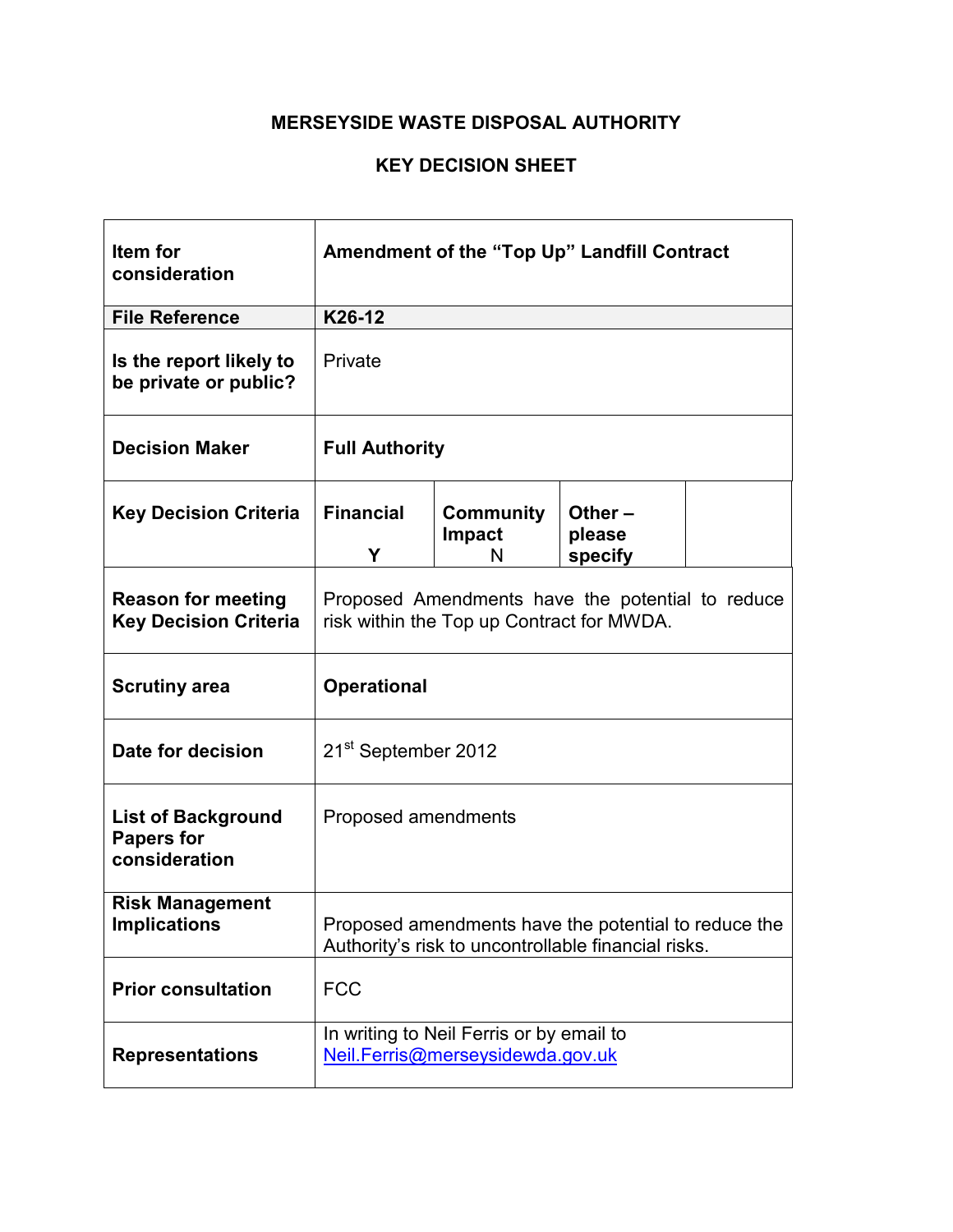| Item for<br>consideration                                       | <b>Authority Appointments</b>                                                                                          |                                                                                      |  |  |  |
|-----------------------------------------------------------------|------------------------------------------------------------------------------------------------------------------------|--------------------------------------------------------------------------------------|--|--|--|
| <b>File Reference</b>                                           | K27-12                                                                                                                 |                                                                                      |  |  |  |
| Is the report likely to<br>be private or public?                | Public                                                                                                                 |                                                                                      |  |  |  |
| <b>Decision Maker</b>                                           | <b>Full Authority</b>                                                                                                  |                                                                                      |  |  |  |
| <b>Key Decision Criteria</b>                                    | <b>Financial</b><br>Community<br>Other $-$<br>Governance<br><b>Impact</b><br>please<br>specify                         |                                                                                      |  |  |  |
| <b>Reason for meeting</b><br><b>Key Decision Criteria</b>       | Requirement to seek further nominations to various<br>committees following a change in membership of the<br>Authority. |                                                                                      |  |  |  |
| <b>Scrutiny area</b>                                            | <b>Corporate Governance</b>                                                                                            |                                                                                      |  |  |  |
| Date for decision                                               | 21 <sup>st</sup> September 2012                                                                                        |                                                                                      |  |  |  |
| <b>List of Background</b><br><b>Papers for</b><br>consideration | None                                                                                                                   |                                                                                      |  |  |  |
| <b>Risk Management</b><br><b>Implications</b>                   | Failure to appoint members may lead to a failure to<br>hold committee meetings where they are inquarate.               |                                                                                      |  |  |  |
| <b>Prior consultation</b>                                       | None                                                                                                                   |                                                                                      |  |  |  |
| <b>Representations</b>                                          |                                                                                                                        | In writing to Mandy Valentine or by email to<br>Mandy.Valentine@merseysidewda.gov.uk |  |  |  |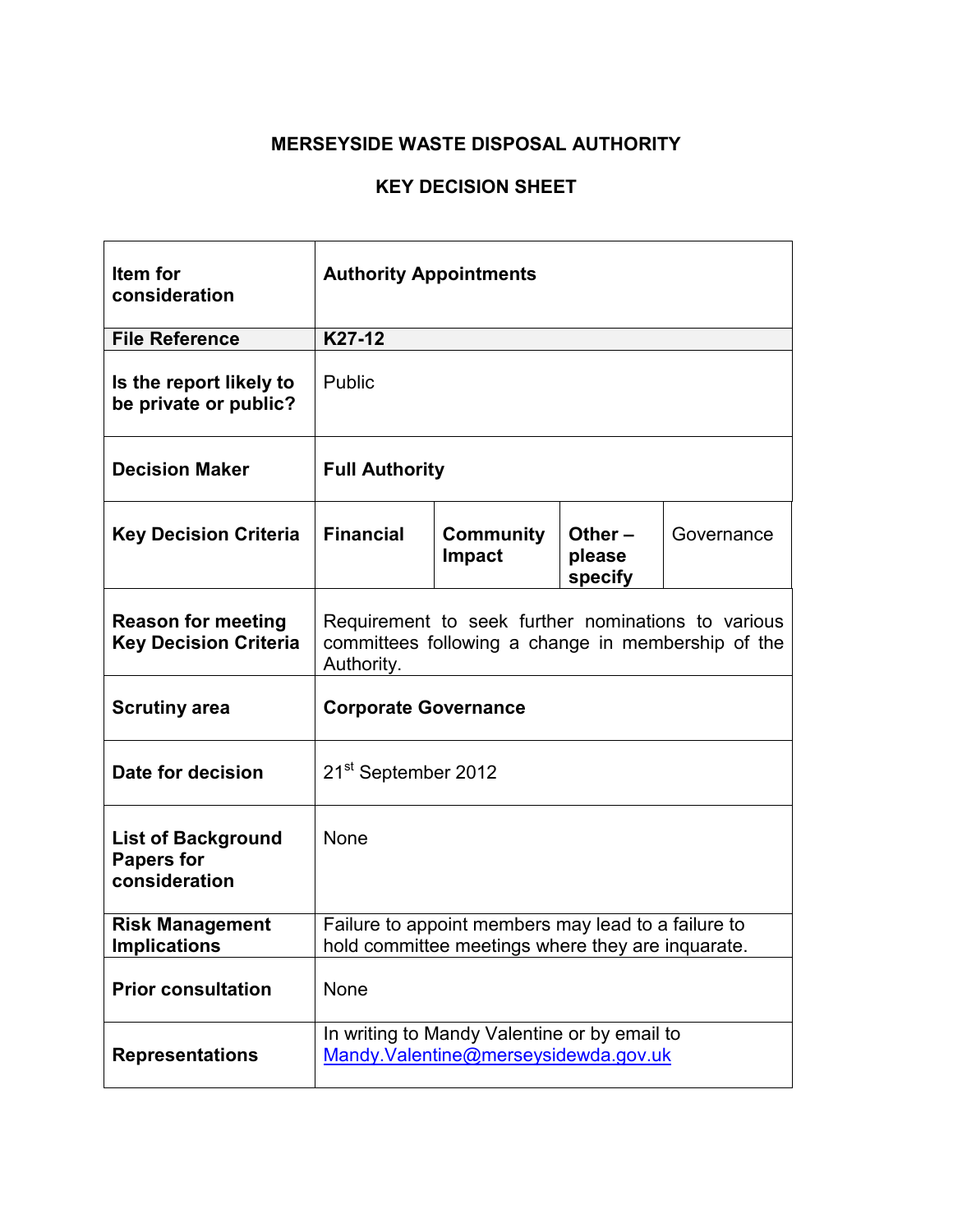#### **KEY DECISION SHEET**

 $\mathbf{r}$ 

| Item for<br>consideration                                       |                                                                                                                                                                                                                                                   | The Statement of Accounts and the Letter of<br><b>Management Representation</b>     |                                |  |  |
|-----------------------------------------------------------------|---------------------------------------------------------------------------------------------------------------------------------------------------------------------------------------------------------------------------------------------------|-------------------------------------------------------------------------------------|--------------------------------|--|--|
| <b>File Reference</b>                                           | K30-12                                                                                                                                                                                                                                            |                                                                                     |                                |  |  |
| Is the report likely to<br>be private or public?                | Public                                                                                                                                                                                                                                            |                                                                                     |                                |  |  |
| <b>Decision Maker</b>                                           | <b>Full Authority</b>                                                                                                                                                                                                                             |                                                                                     |                                |  |  |
| <b>Key Decision Criteria</b>                                    | <b>Financial</b>                                                                                                                                                                                                                                  | Community<br>Impact                                                                 | Other $-$<br>please<br>specify |  |  |
| <b>Reason for meeting</b><br><b>Key Decision Criteria</b>       | The Statement of accounts must be approved by those<br>charged with governance, to comply with statutory<br>proper practice, for MWDA that is the full authority.<br>The Letter of Management Representation must be<br>approved by the same body |                                                                                     |                                |  |  |
| <b>Scrutiny area</b>                                            | <b>Finance</b>                                                                                                                                                                                                                                    |                                                                                     |                                |  |  |
| Date for decision                                               | 21 <sup>st</sup> September 2012                                                                                                                                                                                                                   |                                                                                     |                                |  |  |
| <b>List of Background</b><br><b>Papers for</b><br>consideration | None                                                                                                                                                                                                                                              |                                                                                     |                                |  |  |
| <b>Risk Management</b><br><b>Implications</b>                   | If the Authority does not approve the accounts it fails to<br>meet a key statutory duty, this process includes the<br>Letter of Management Representation                                                                                         |                                                                                     |                                |  |  |
| <b>Prior consultation</b>                                       | None                                                                                                                                                                                                                                              |                                                                                     |                                |  |  |
| <b>Representations</b>                                          |                                                                                                                                                                                                                                                   | In writing to Peter Williams or by email to<br>Peter. Williams@merseysidewda.gov.uk |                                |  |  |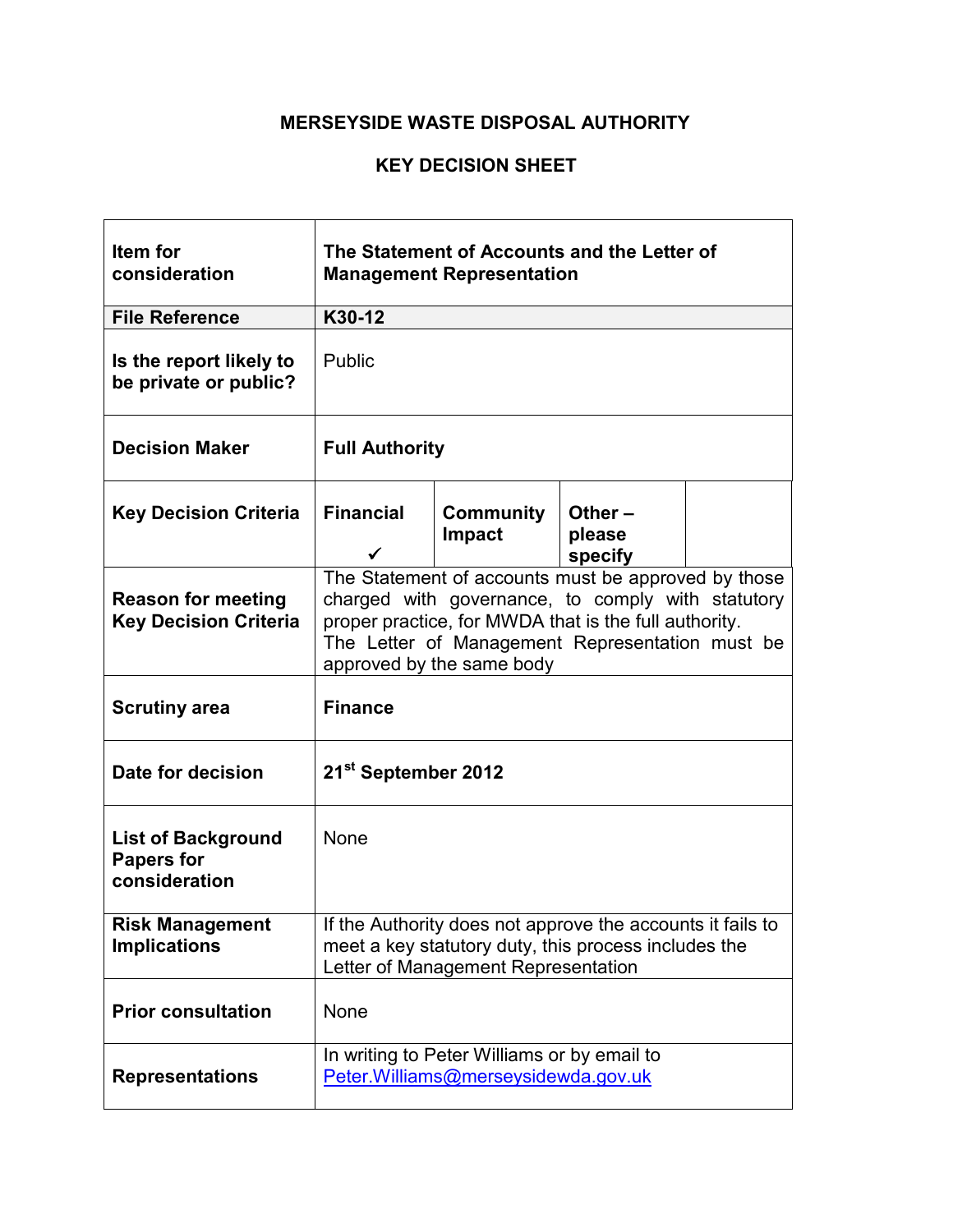#### **KEY DECISION SHEET**

 $\mathbf{r}$ 

| Item for<br>consideration                                       | <b>External Auditor Report to those charged with</b><br>governance                                                                                          |                                                                                     |                                |  |  |
|-----------------------------------------------------------------|-------------------------------------------------------------------------------------------------------------------------------------------------------------|-------------------------------------------------------------------------------------|--------------------------------|--|--|
| <b>File Reference</b>                                           | K31-12                                                                                                                                                      |                                                                                     |                                |  |  |
| Is the report likely to<br>be private or public?                | Public                                                                                                                                                      |                                                                                     |                                |  |  |
| <b>Decision Maker</b>                                           | <b>Full Authority</b>                                                                                                                                       |                                                                                     |                                |  |  |
| <b>Key Decision Criteria</b>                                    | <b>Financial</b><br>✓                                                                                                                                       | <b>Community</b><br><b>Impact</b>                                                   | Other $-$<br>please<br>specify |  |  |
| <b>Reason for meeting</b><br><b>Key Decision Criteria</b>       | The Auditor is required to report to those charged with<br>governance - in this case the Authority - before issuing<br>the opinion on the audit of accounts |                                                                                     |                                |  |  |
| <b>Scrutiny area</b>                                            | <b>Finance</b>                                                                                                                                              |                                                                                     |                                |  |  |
| Date for decision                                               | 21 <sup>st</sup> September 2012                                                                                                                             |                                                                                     |                                |  |  |
| <b>List of Background</b><br><b>Papers for</b><br>consideration | None                                                                                                                                                        |                                                                                     |                                |  |  |
| <b>Risk Management</b><br><b>Implications</b>                   | If the auditor does not report then the audit opinion can<br>not be issued and the Authority will fail to meet a<br>statutory duty                          |                                                                                     |                                |  |  |
| <b>Prior consultation</b>                                       | None                                                                                                                                                        |                                                                                     |                                |  |  |
| <b>Representations</b>                                          |                                                                                                                                                             | In writing to Peter Williams or by email to<br>Peter. Williams@merseysidewda.gov.uk |                                |  |  |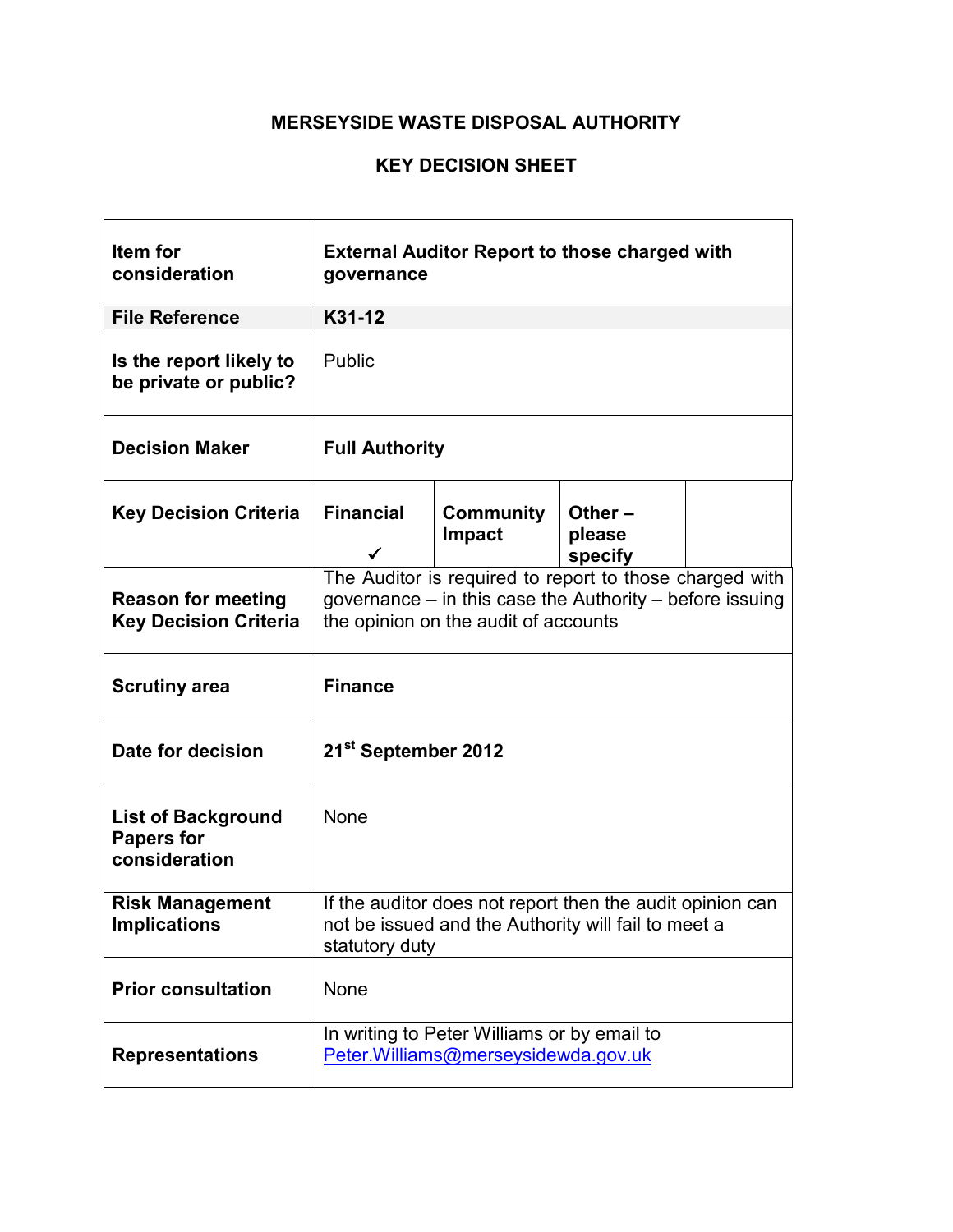| Item for<br>consideration                                       | <b>Internal Audit reports</b>                                                                                                         |                                                                                                                   |                                |  |  |
|-----------------------------------------------------------------|---------------------------------------------------------------------------------------------------------------------------------------|-------------------------------------------------------------------------------------------------------------------|--------------------------------|--|--|
| <b>File Reference</b>                                           | K32-12                                                                                                                                |                                                                                                                   |                                |  |  |
| Is the report likely to<br>be private or public?                | Public                                                                                                                                |                                                                                                                   |                                |  |  |
| <b>Decision Maker</b>                                           | <b>Full Authority</b>                                                                                                                 |                                                                                                                   |                                |  |  |
| <b>Key Decision Criteria</b>                                    | <b>Financial</b><br>$\checkmark$                                                                                                      | Community<br><b>Impact</b>                                                                                        | Other $-$<br>please<br>specify |  |  |
| <b>Reason for meeting</b><br><b>Key Decision Criteria</b>       | The Internal Auditor reports to the Authority to provide<br>assurance that the Governance Arrangements are<br>adequate and effective. |                                                                                                                   |                                |  |  |
| <b>Scrutiny area</b>                                            | <b>Finance</b>                                                                                                                        |                                                                                                                   |                                |  |  |
| Date for decision                                               | 21 <sup>st</sup> September 2012                                                                                                       |                                                                                                                   |                                |  |  |
| <b>List of Background</b><br><b>Papers for</b><br>consideration | None                                                                                                                                  |                                                                                                                   |                                |  |  |
| <b>Risk Management</b><br><b>Implications</b>                   |                                                                                                                                       | If the Internal Auditor did not report then the risk to the<br>Authority's Governance arrangements would increase |                                |  |  |
| <b>Prior consultation</b>                                       | None                                                                                                                                  |                                                                                                                   |                                |  |  |
| <b>Representations</b>                                          |                                                                                                                                       | In writing to Peter Williams or by email to<br>Peter. Williams@merseysidewda.gov.uk                               |                                |  |  |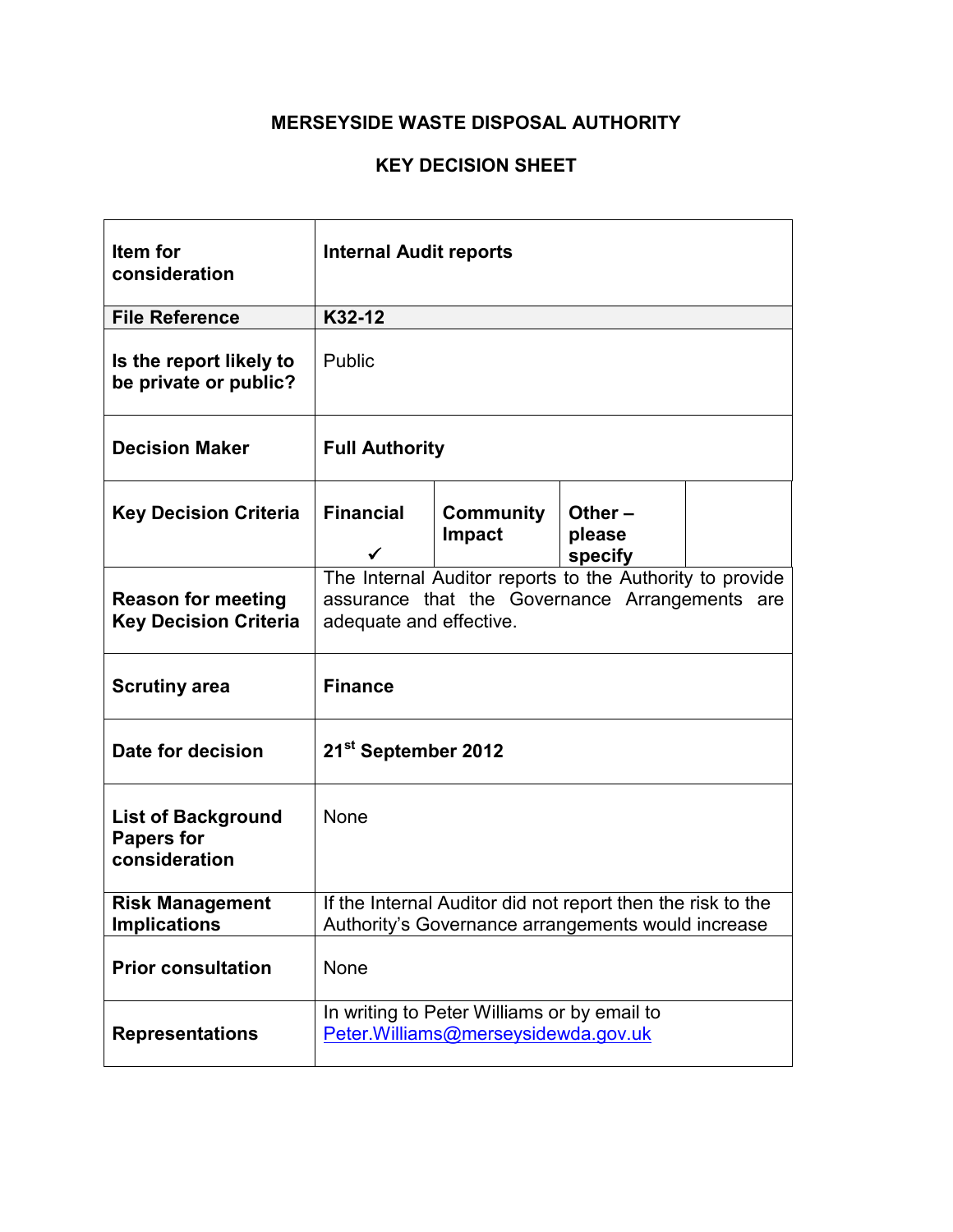| Item for<br>consideration                                       | Corporate Plan 2012 to 2015                                                                    |                                                                                      |  |  |  |
|-----------------------------------------------------------------|------------------------------------------------------------------------------------------------|--------------------------------------------------------------------------------------|--|--|--|
| <b>File Reference</b>                                           | K28-12                                                                                         |                                                                                      |  |  |  |
| Is the report likely to<br>be private or public?                | Public                                                                                         |                                                                                      |  |  |  |
| <b>Decision Maker</b>                                           | <b>Full Authority</b>                                                                          |                                                                                      |  |  |  |
| <b>Key Decision Criteria</b>                                    | <b>Financial</b><br>Community<br>Other $-$<br>Governance<br><b>Impact</b><br>please<br>specify |                                                                                      |  |  |  |
| <b>Reason for meeting</b><br><b>Key Decision Criteria</b>       | To seek Members' approval of a revised Corporate<br>Plan.                                      |                                                                                      |  |  |  |
| <b>Scrutiny area</b>                                            | <b>Governance</b>                                                                              |                                                                                      |  |  |  |
| Date for decision                                               | 23rd November 2012                                                                             |                                                                                      |  |  |  |
| <b>List of Background</b><br><b>Papers for</b><br>consideration |                                                                                                |                                                                                      |  |  |  |
| <b>Risk Management</b><br><b>Implications</b>                   | Failure to set priorities and manage the future direction<br>of the Authority.                 |                                                                                      |  |  |  |
| <b>Prior consultation</b>                                       |                                                                                                |                                                                                      |  |  |  |
| <b>Representations</b>                                          |                                                                                                | In writing to Mandy Valentine or by email to<br>Mandy.Valentine@merseysidewda.gov.uk |  |  |  |